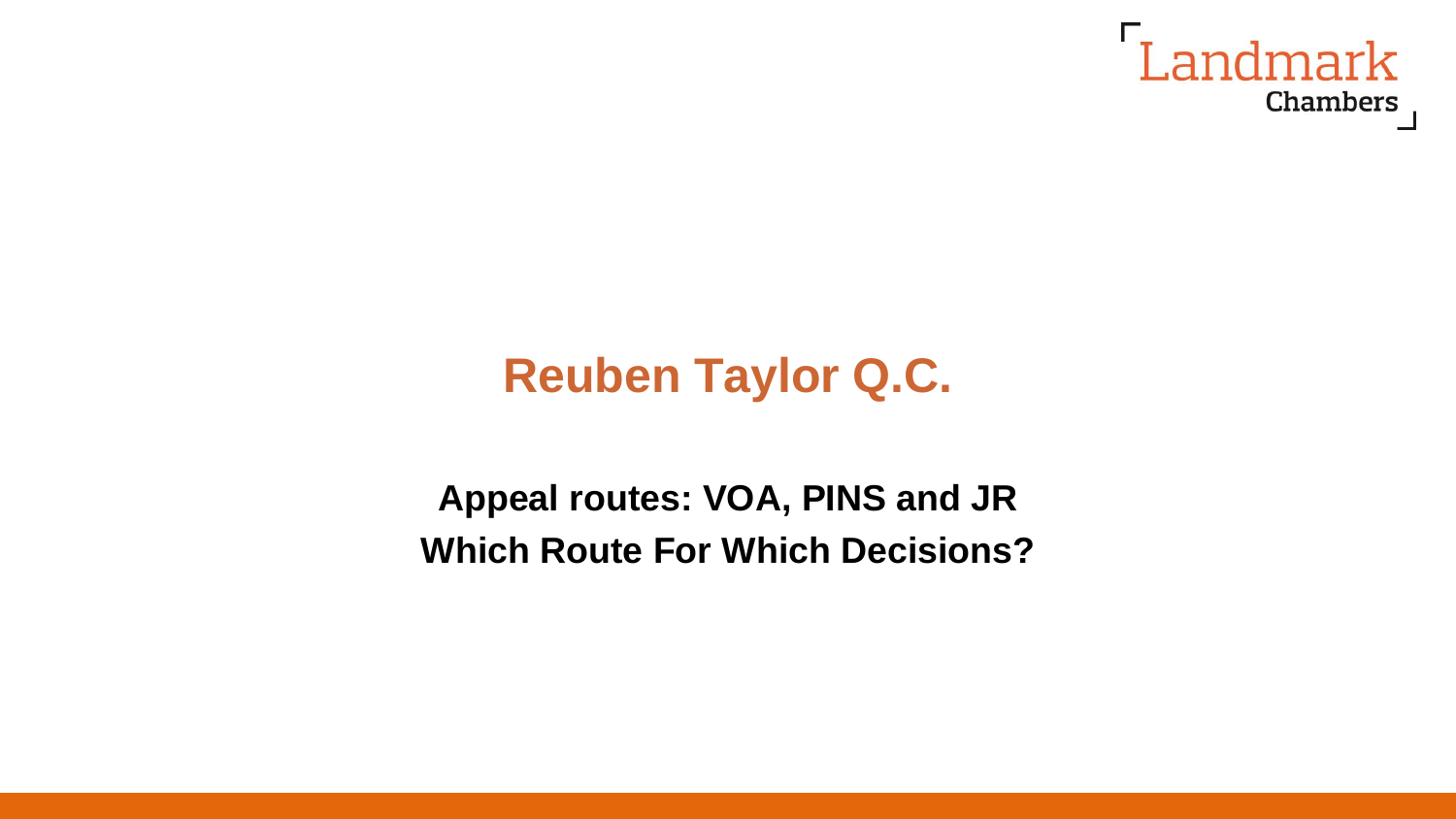#### **The Three Potential Routes**



- Valuation Office Agency
- Planning Inspectorate
- Judicial Review of Collecting Authority
- Judicial Review of VO or Planning Inspectorate

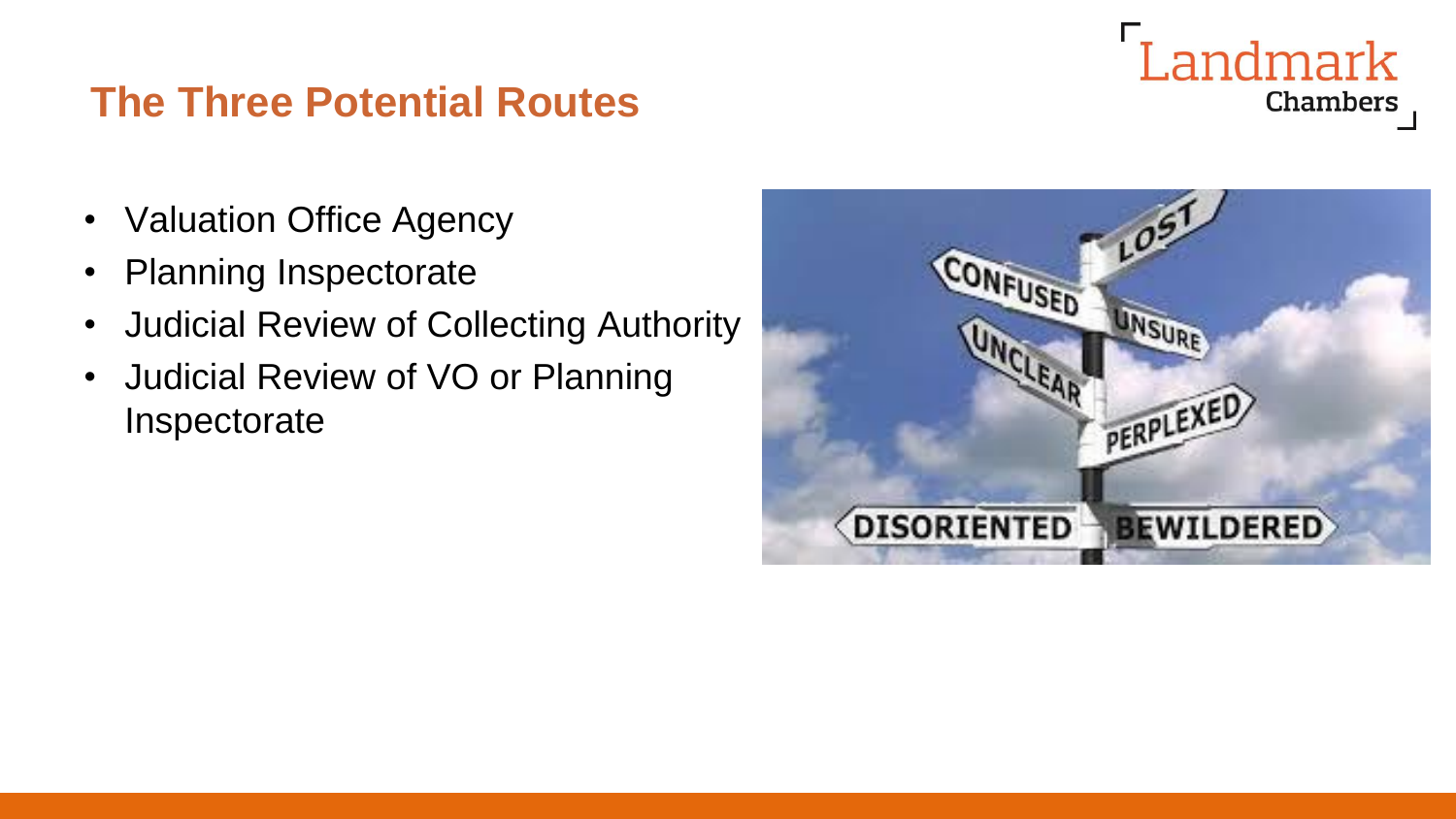

### **Valuation Office Agency**

- Reg 114 Appeal on Chargeable Amount
- Reg 115 Apportionment of Liability
- Reg 116 Charitable Relief
- Reg 116A Exemption for Residential Annexes
- Reg 116B Exemption for Self-Building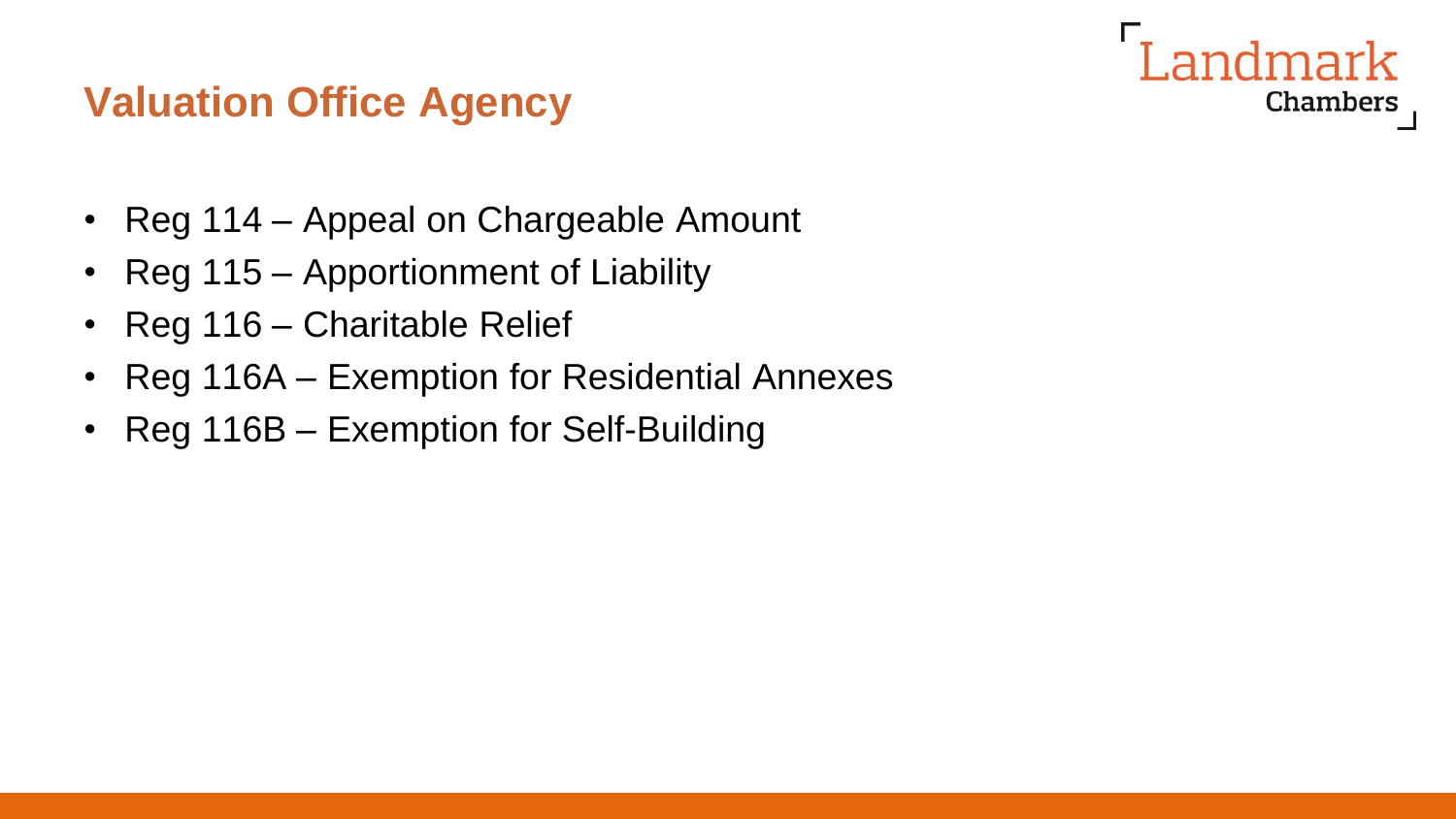# **VOA - Reg 114 – Appeal on Chargeable Amount**

- First stage is to request Reg 113 review by the collecting authority
	- In writing
	- Within 28 days of issue of liability notice
	- Before development has commenced
- Second stage is to appeal to VOA:
	- Where aggrieved by the review; or
	- Not notified of review decision within 14 days; and
	- Within 60 days of issue of liability notice
	- Before the development has commenced unless permission granted for that development after it has commenced (i.e. retrospective permission)



Many students actually look forward to Mr. Atwadder's math tests.

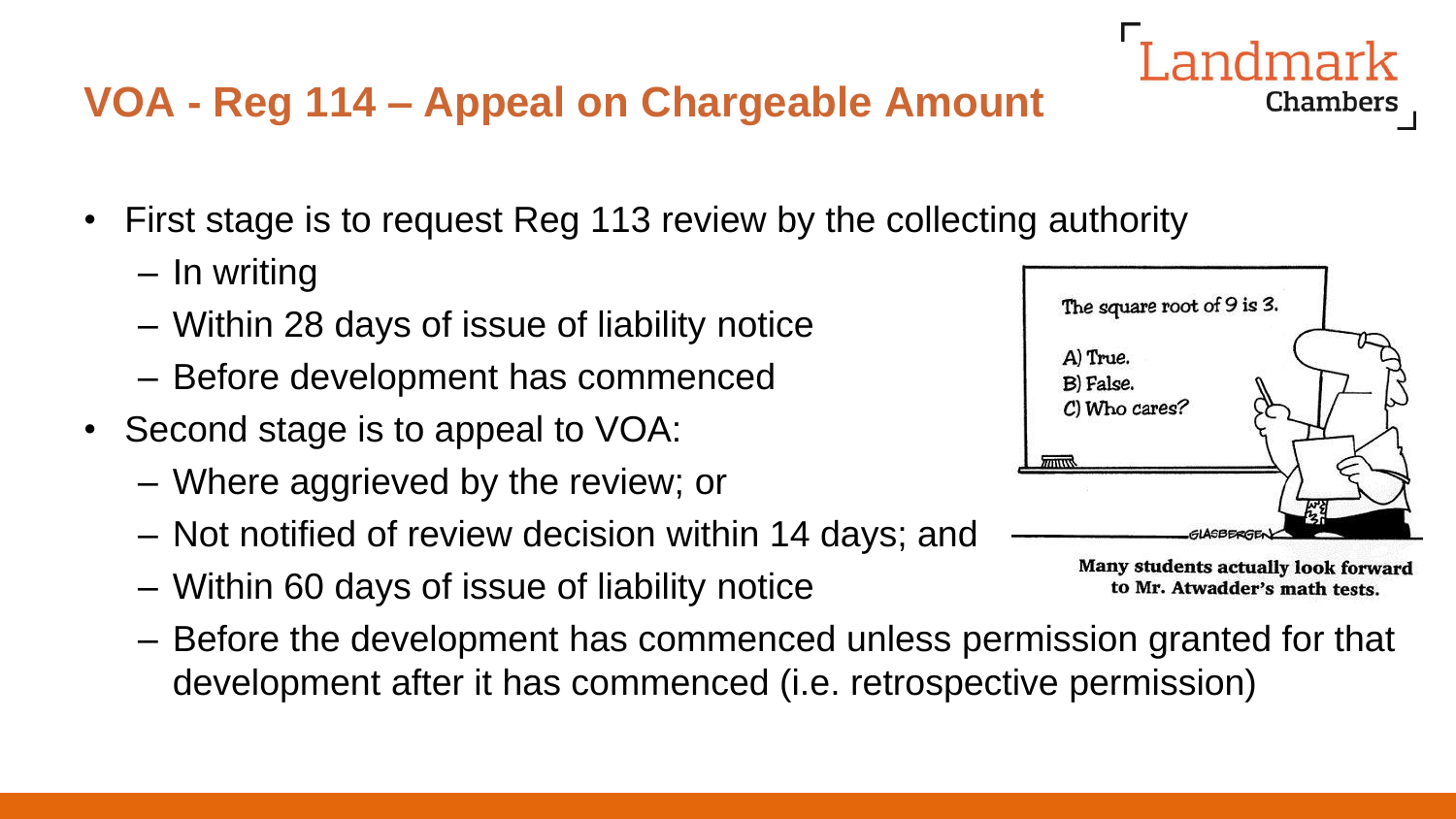• Reg 114 Appeal lapses if development commenced before VOA notify of its decision

- One one appeal may be made in respect of a given chargeable development
- Raise all of the arguments you have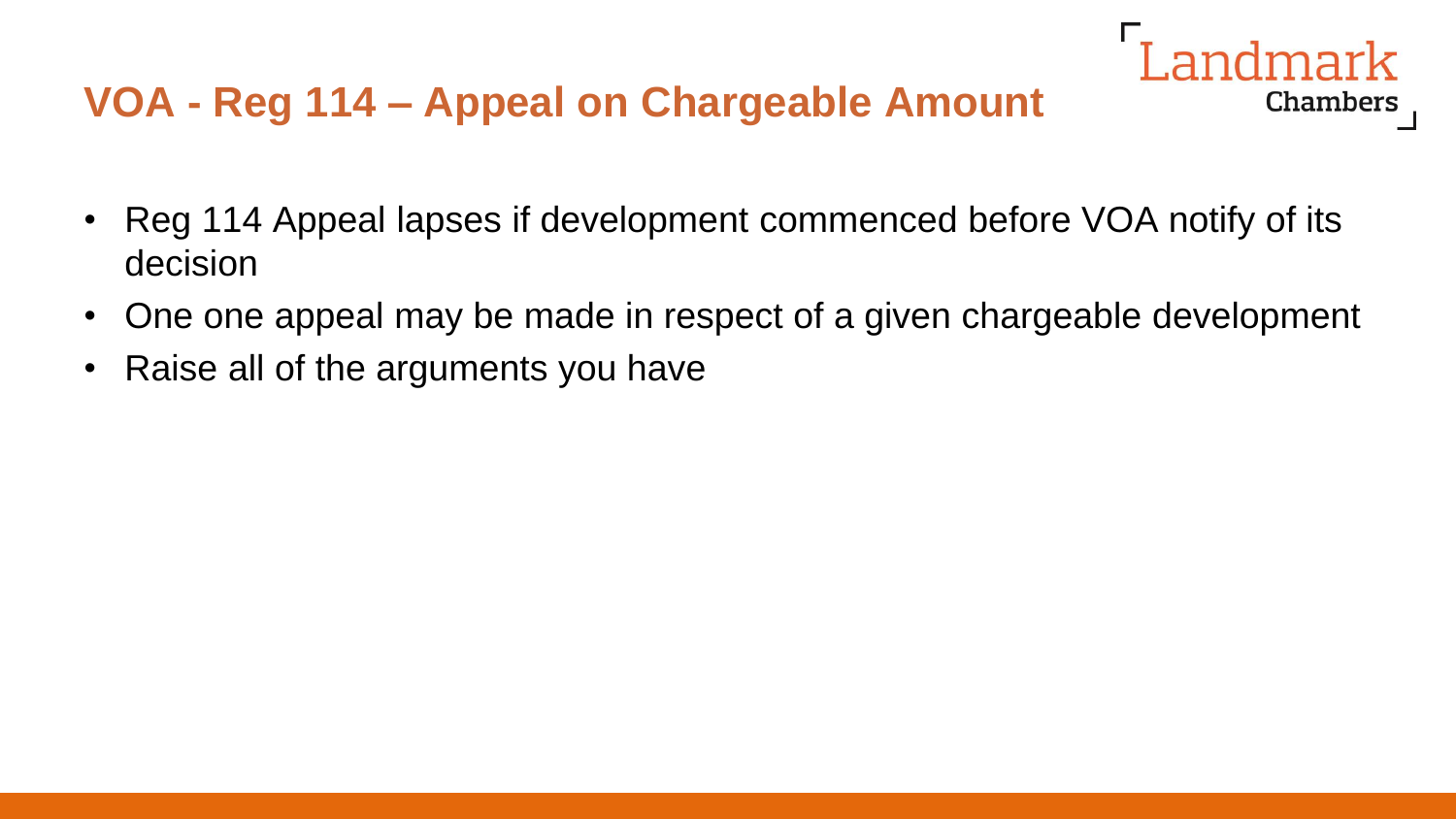

# VOA - Reg 114 - Appeal on Chargeable Amount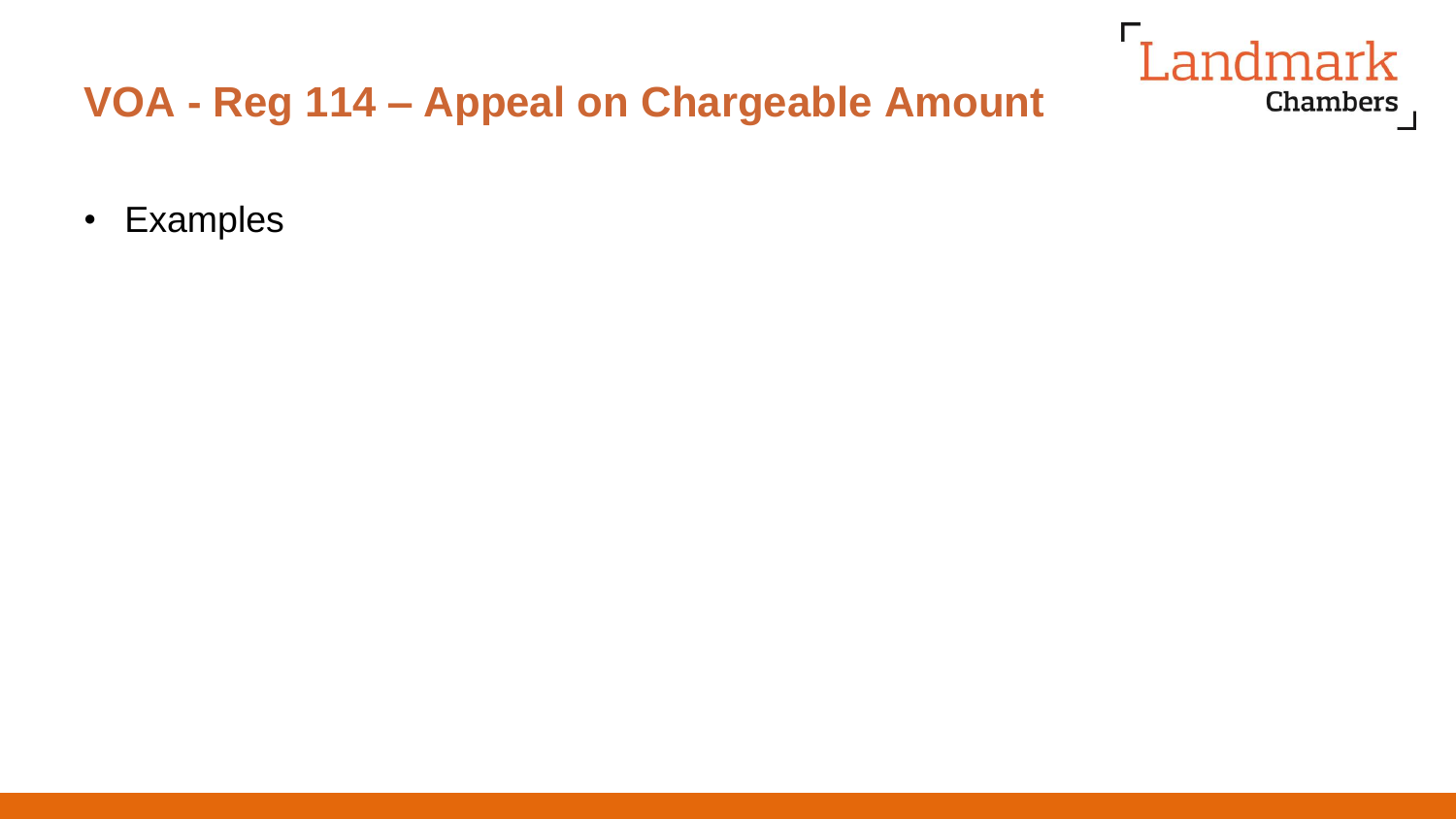# **VOA – Reg 115 – Appeal on Apportionment**

- Reg 115 seeks to challenge the apportionment of liability between each material interest
- No need to ask for review
- Appeal within 28 days of issue of demand notice
- Not affected by commencement of development



Landmark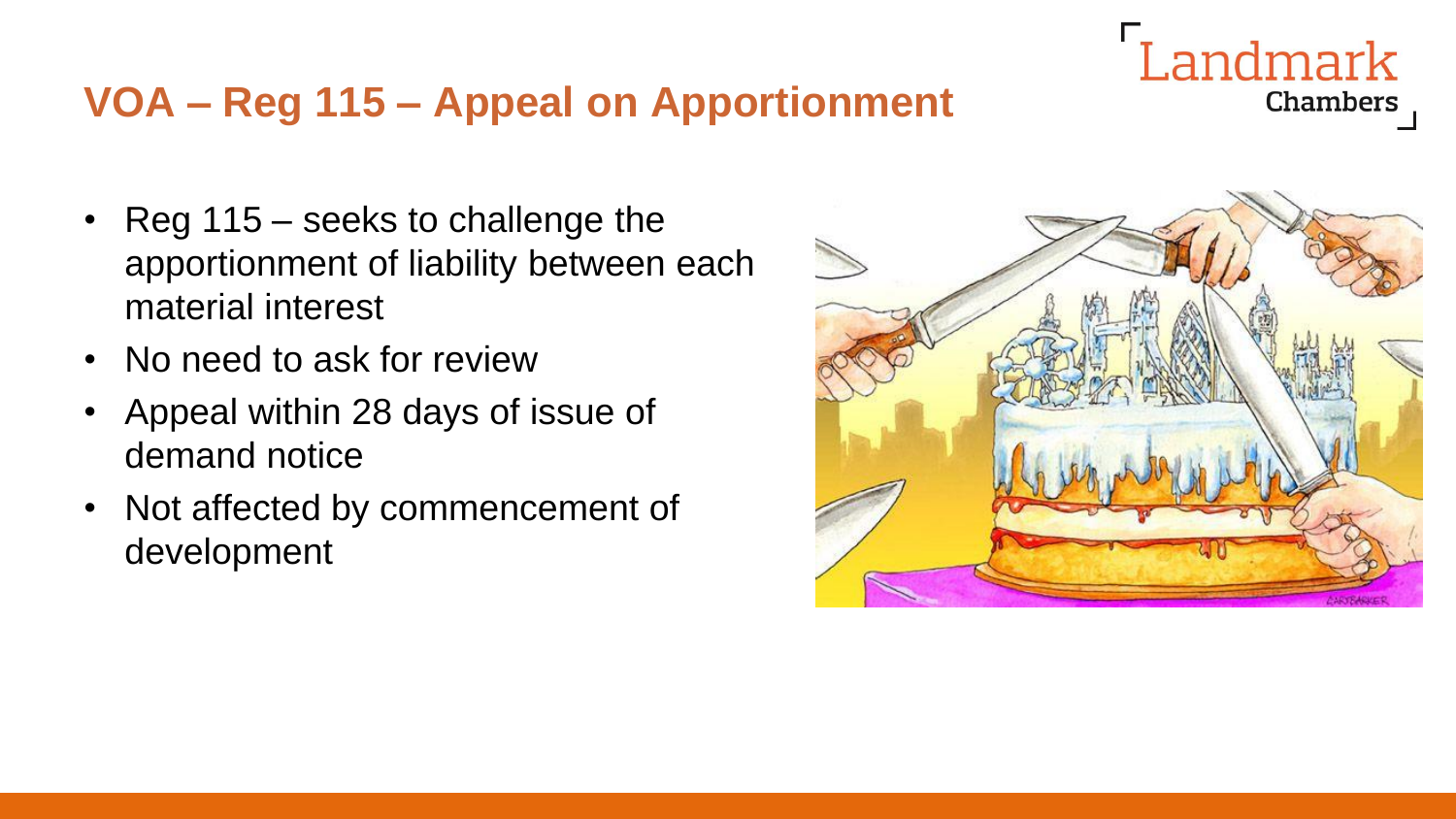# Landmark Chambers

# VOA - Reg 115 - Appeal on Apportionment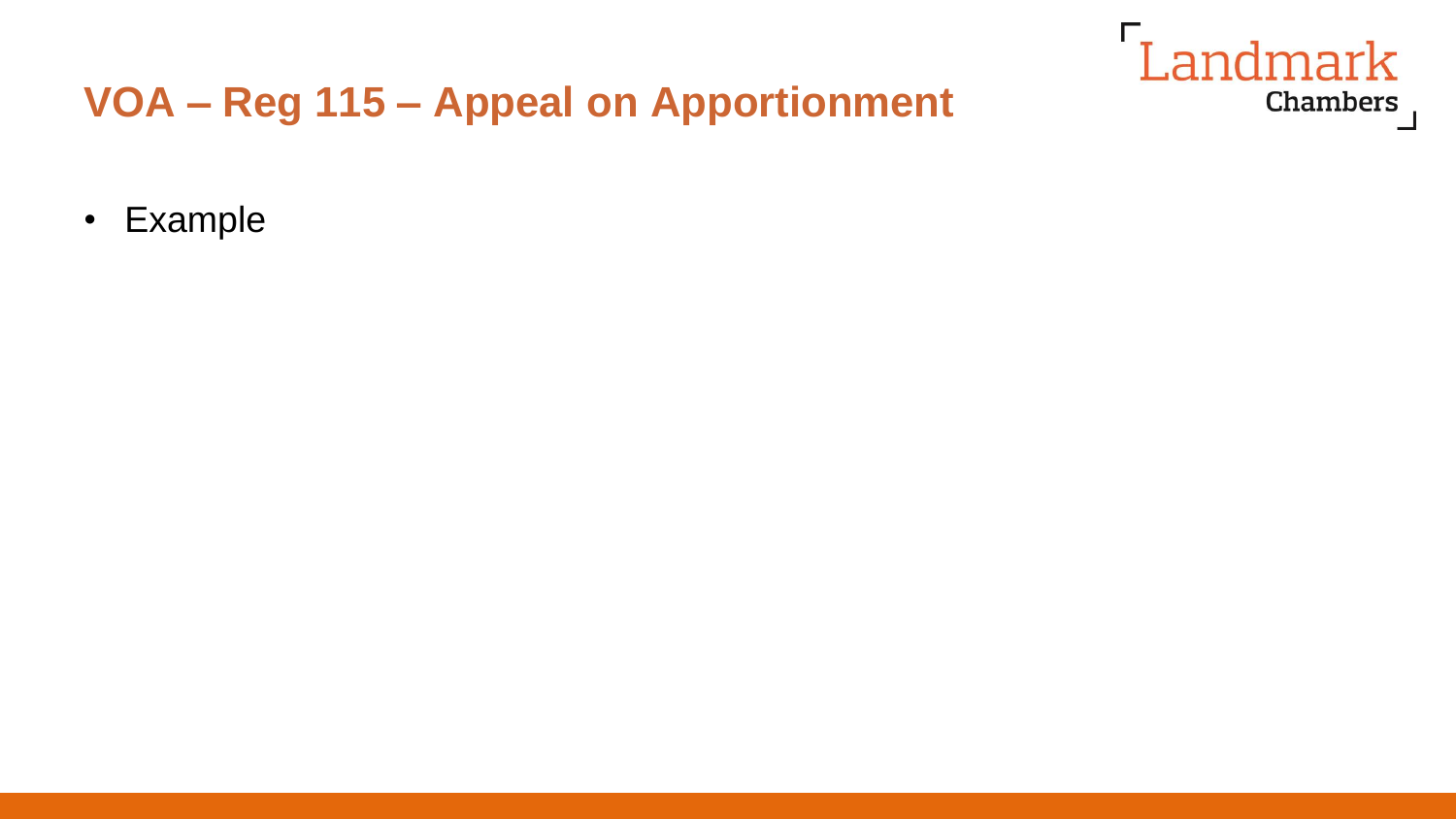### **VOA – Reg 116 – Appeal on Charitable Relief**

- Appellant must be "aggrieved at the decision of a collecting authority to grant charitable relief;
- Appeal on ground that "the collecting authority" incorrectly determined the value of the interest in land in respect of which the claim for charitable relief was allowed
- Appeal must be made within 28 days of date of collecting authority's decision on the claim for charitable relief
- No appeal if development has commenced and appeal lapses if commenced prior to notification of the decision on the appeal



Landmark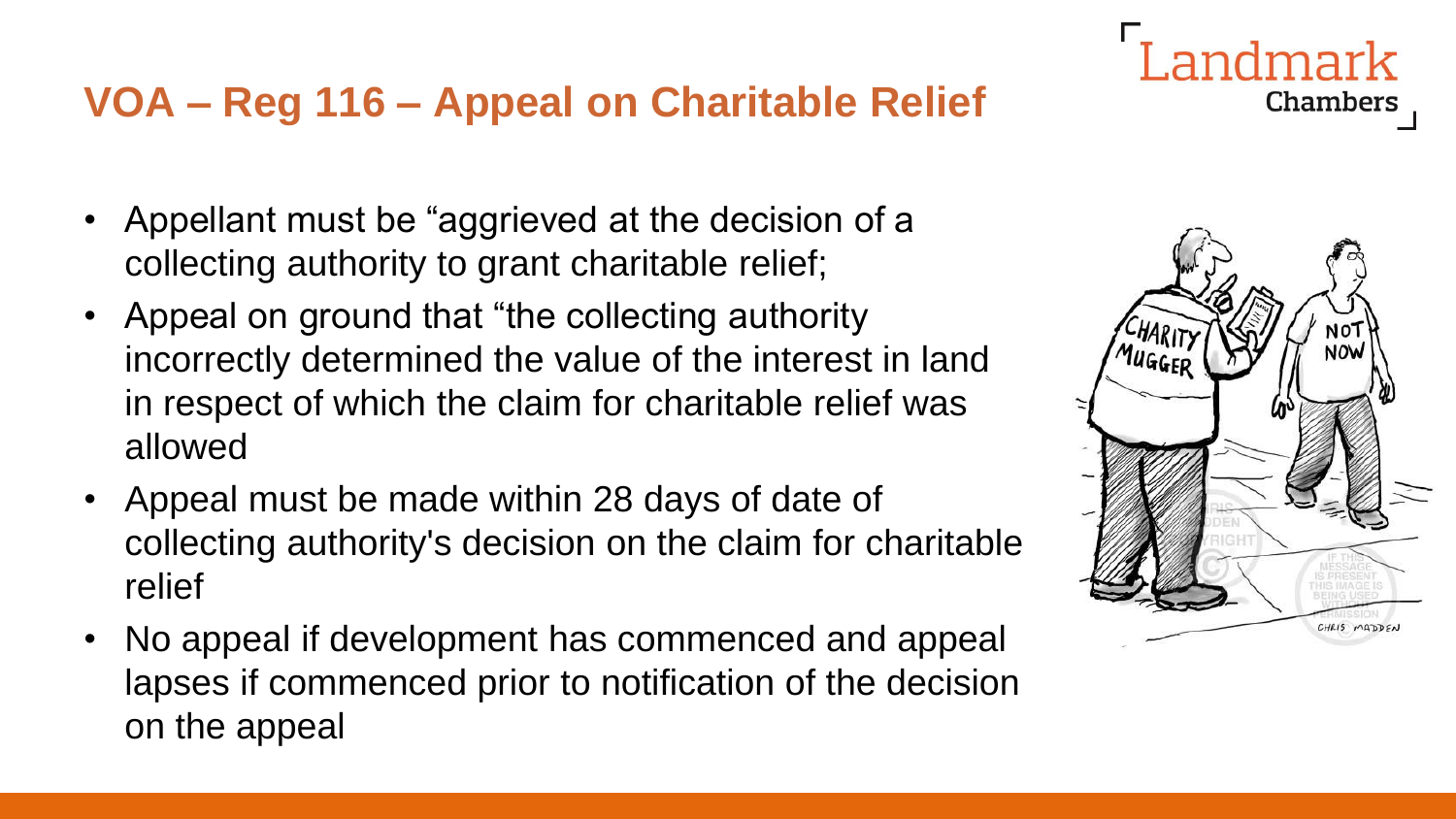# Landmark Chambers

# VOA - Reg 116 - Appeal on Charitable Relief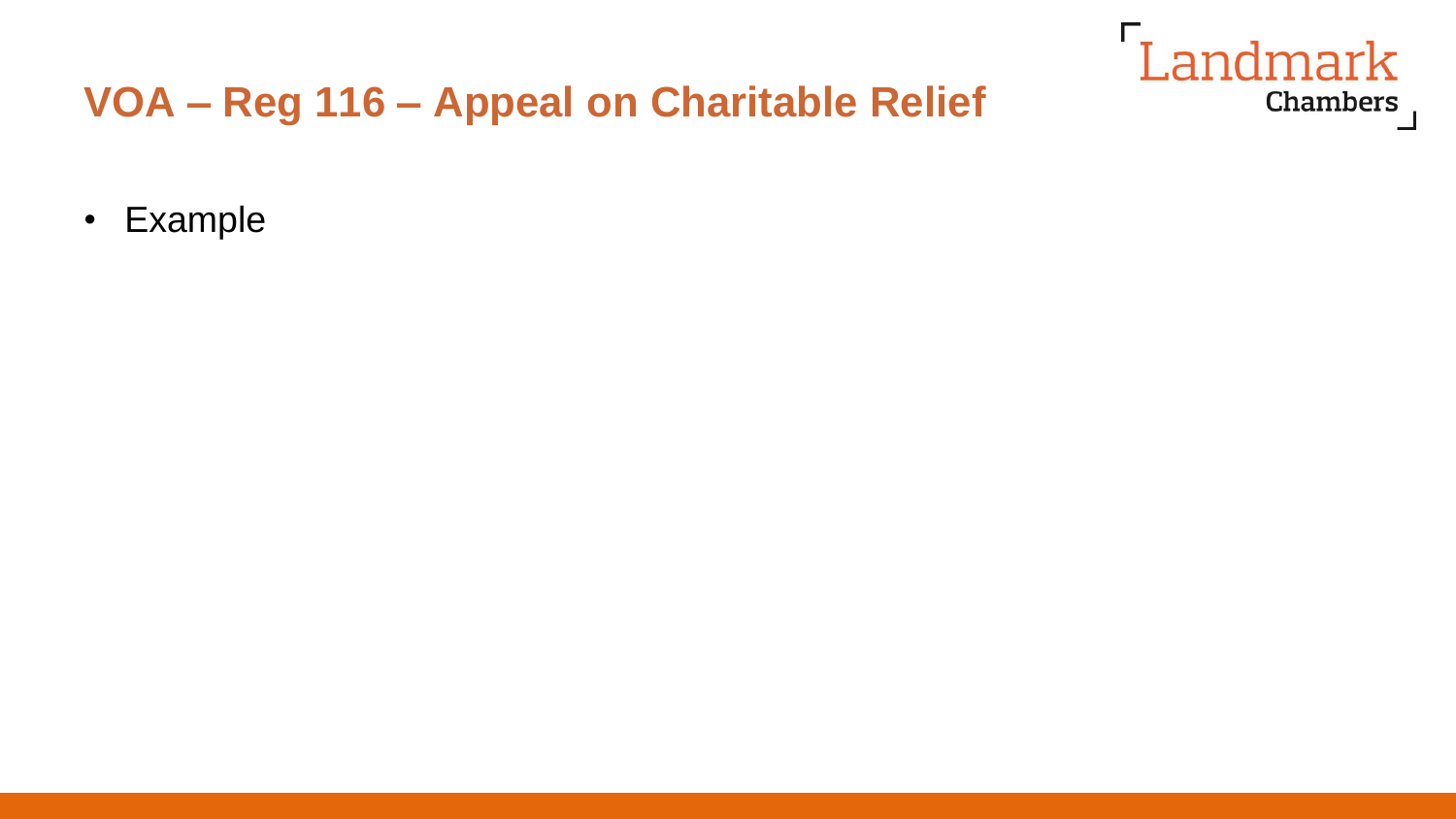### **VOA – Reg 116A – Residential Annexes**

- Appellant must be "aggrieved at the decision of a collecting authority to grant an exemption for residential annexes"
- Appeal on ground that "the collecting authority" incorrectly determined that the development is not wholly within the curtilage of the main dwelling"
- Appeal must be made within 28 days of date of collecting authority's decision on the claim for exemption for residential annexes
- No appeal if development has commenced and appeal lapses if commenced prior to notification of the decision on the appeal



Landmark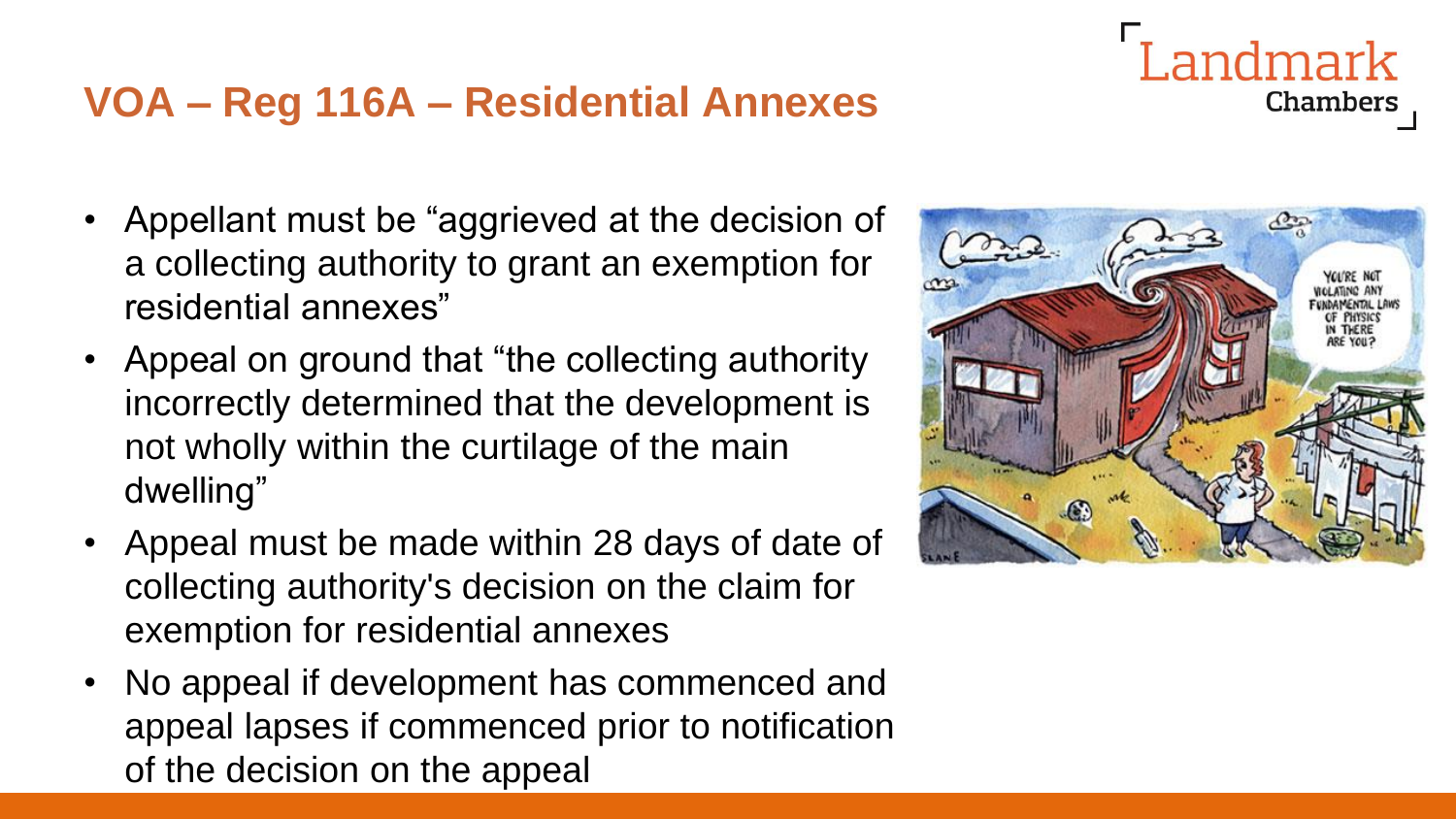

#### VOA - Reg 116A - Residential Annexes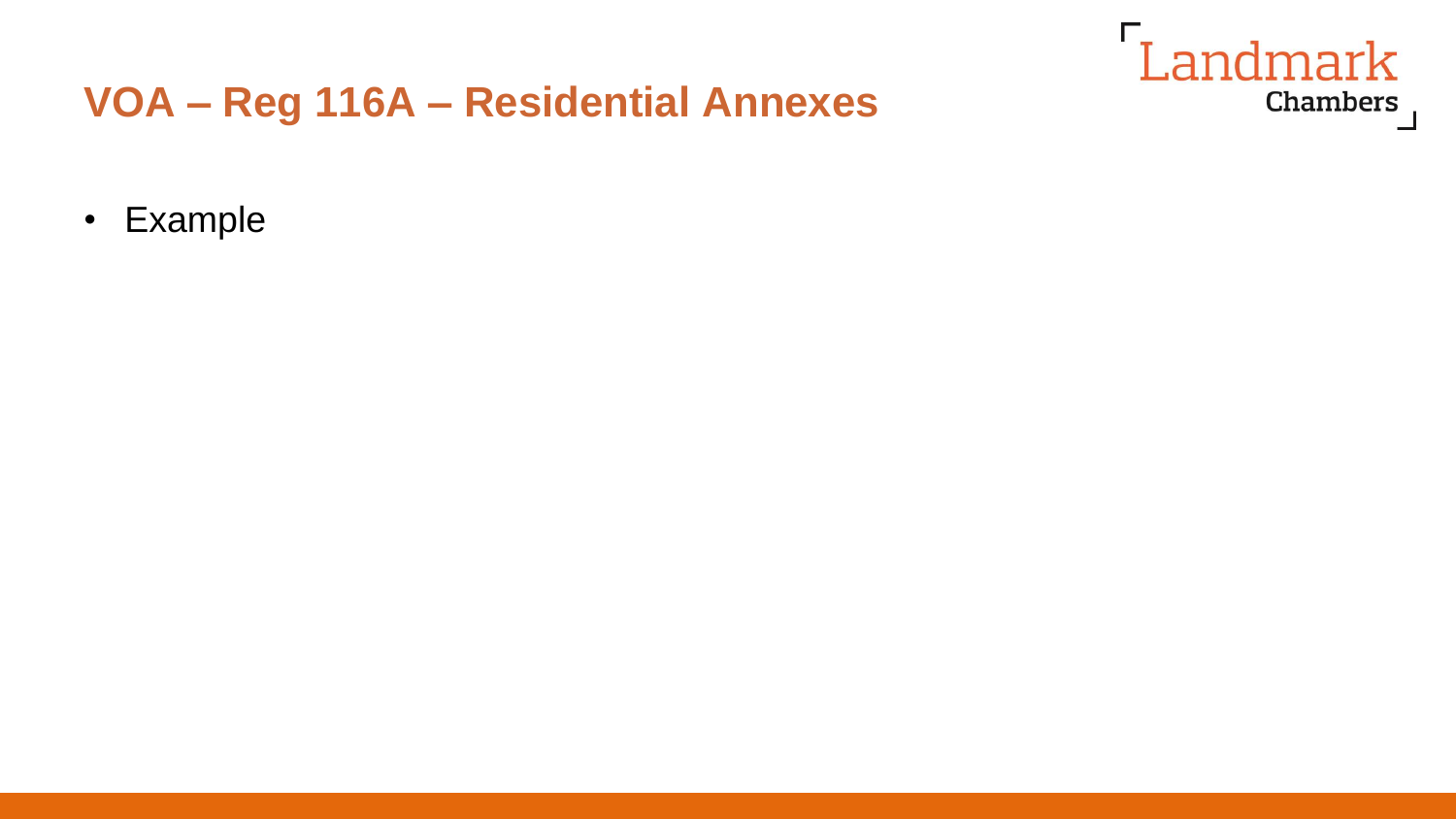### **VOA – Reg 116B – Self-Build Housing**

- Appellant must be "aggrieved at the decision of a collecting authority to grant an exemption for self build housing"
- Appeal on ground that "the collecting authority" incorrectly determined the value of the exemption allowed"
- Appeal must be made within 28 days of date of collecting authority's decision on the claim for exemption for self-build housing
- No appeal if development has commenced and appeal lapses if commenced prior to notification of the decision on the appeal



ndmark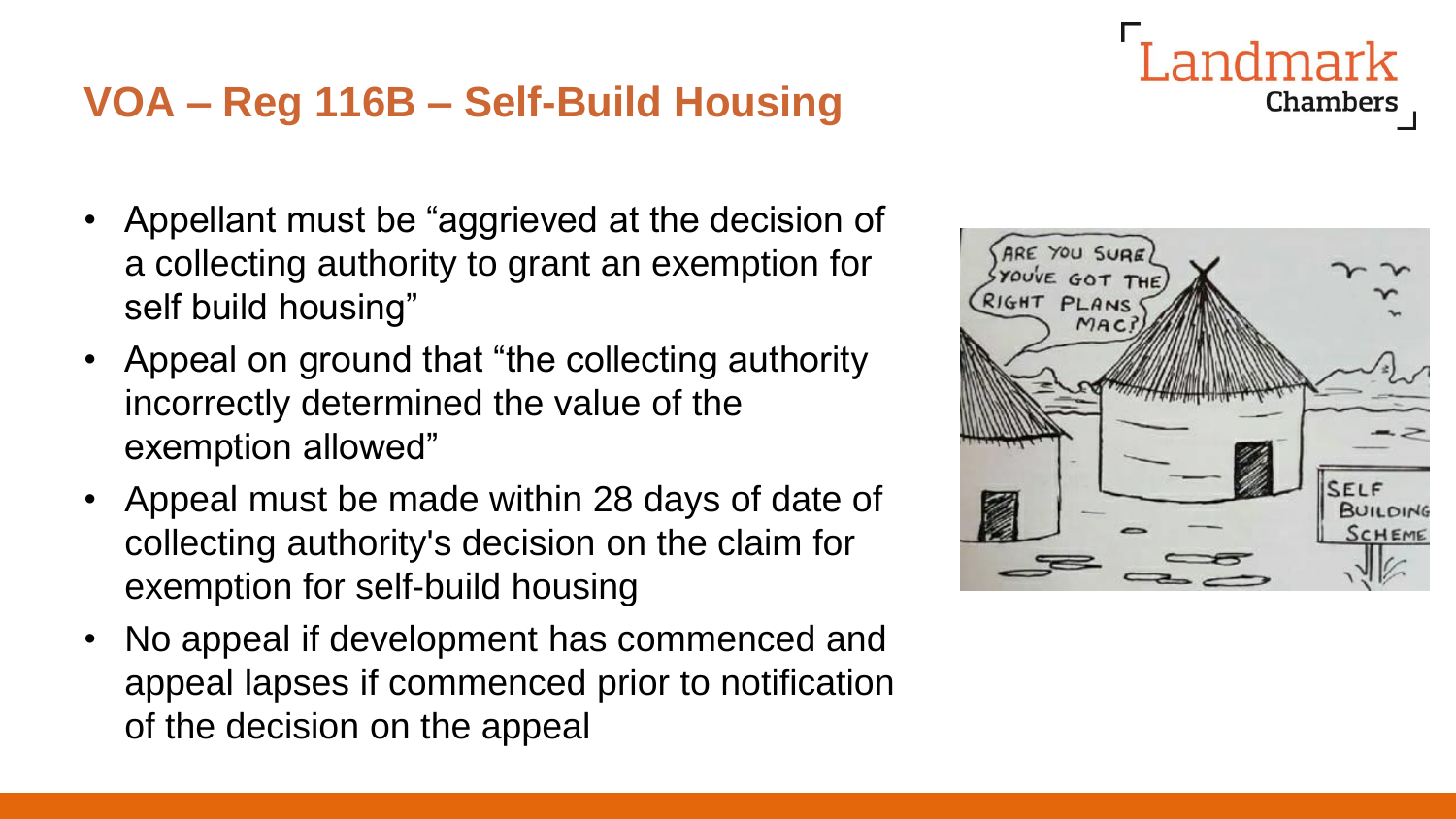

#### VOA - Reg 116B - Self Build Housing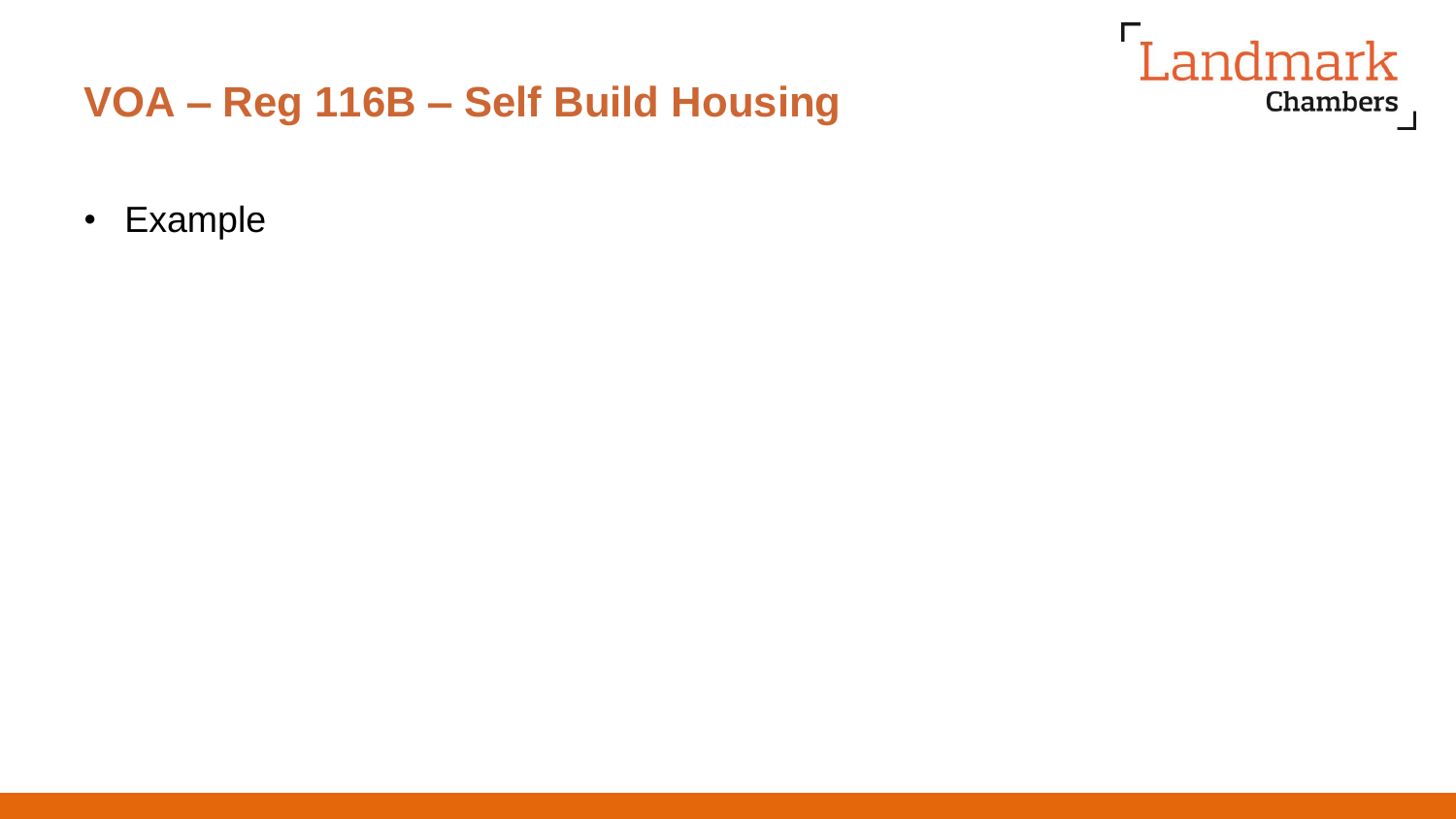# **PINS – Reg 117 – Surcharge Appeal**

- Appellant must be "aggrieved at the decision of a collecting authority to impose a surcharge"
- Appeal on any of 3 grounds:
	- The breach that led to the surcharge did not occur;
	- The collecting authority did not serve aliability notice in respect of the chargeable development to which the surcharge relates; or
	- The Surcharge has been calculated incorrectly
- Appeal must be made within 28 days of day on which the surcharge was imposed
- Development can have started.

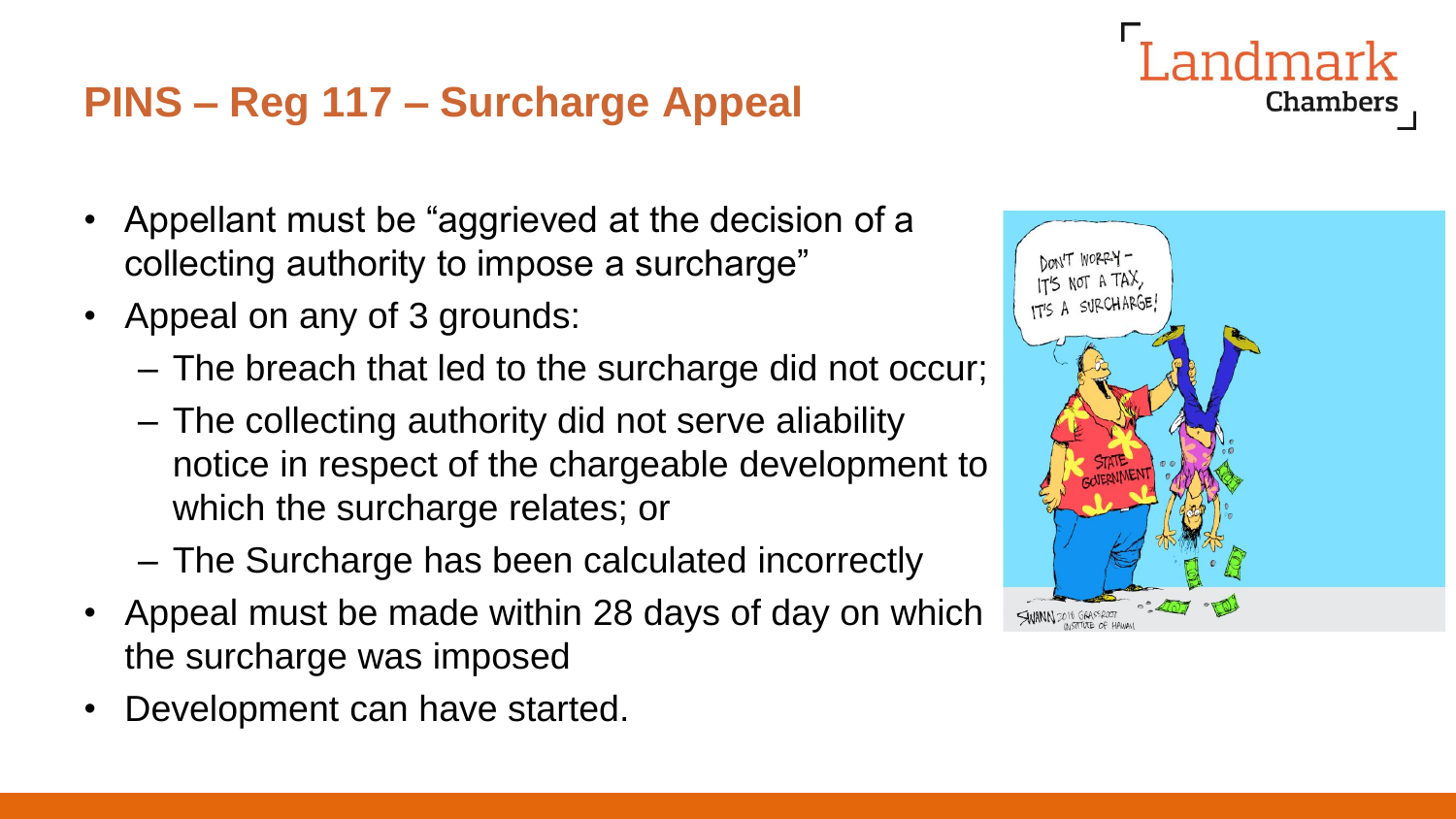

• **Hillingdon LBC v Secretary of State for Communities and Local Government**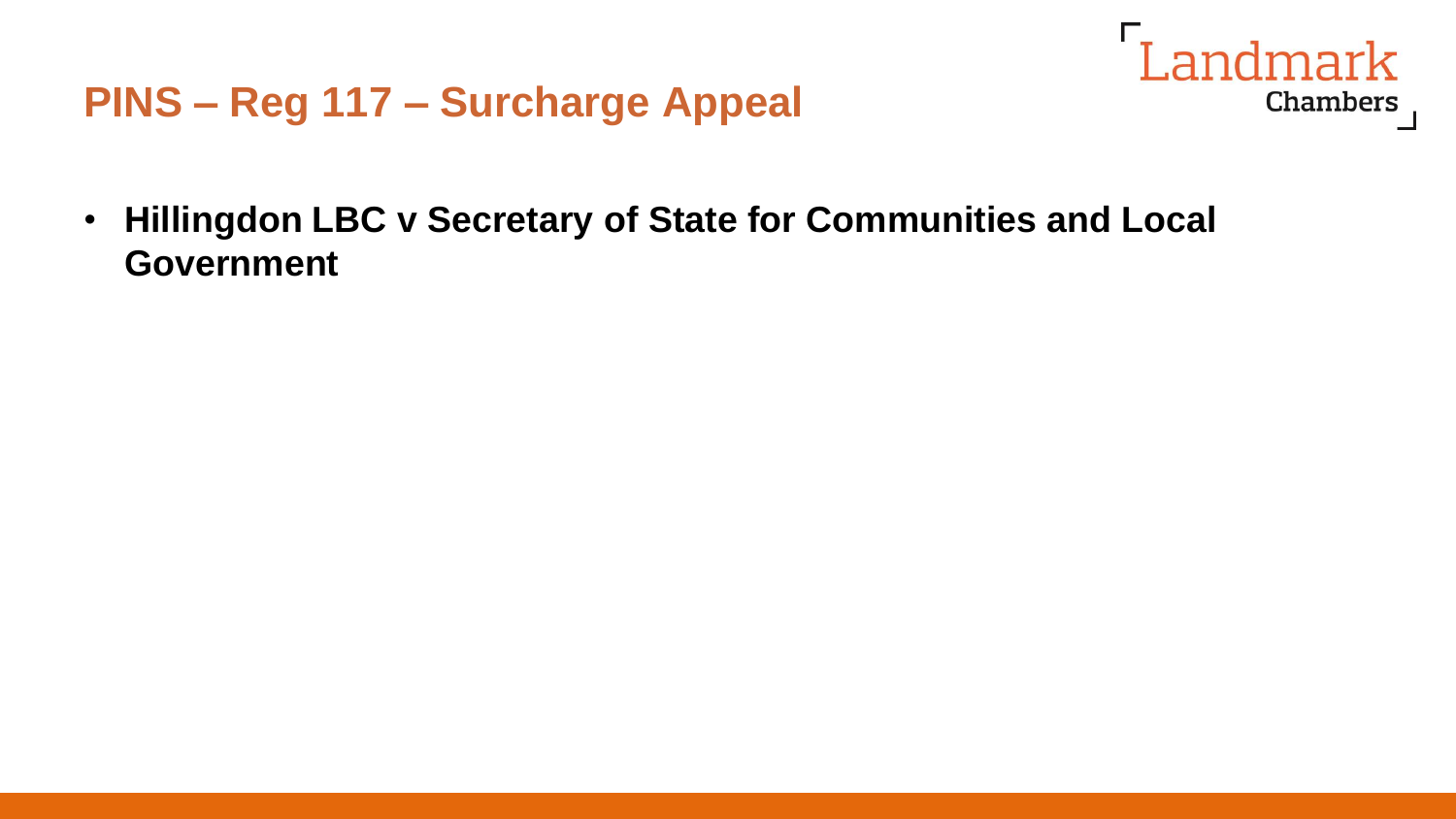# **PINS – Reg 118 – Deemed Commencement**

- Appellant must be person on whom a demand notice has been served which states a deemed commencement date.
- Appeal must be made within 28 days of day on which demand notice issued.
- PINS have power to determine a revised deemed commencement date.



andmark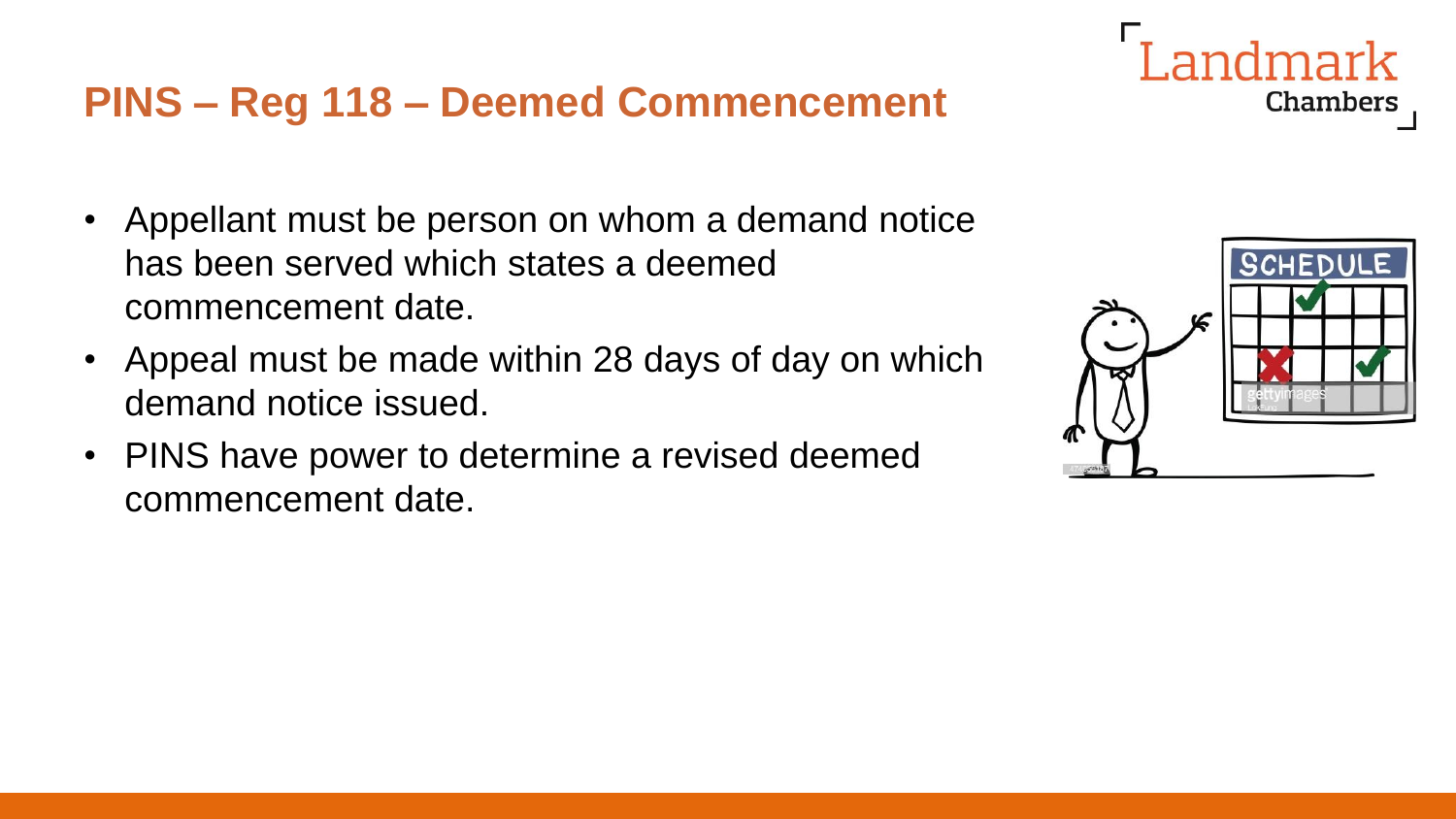

• **The Queen on the Application of Shropshire Council v The Secretary of State for Communities and Local Government v Lee Jones**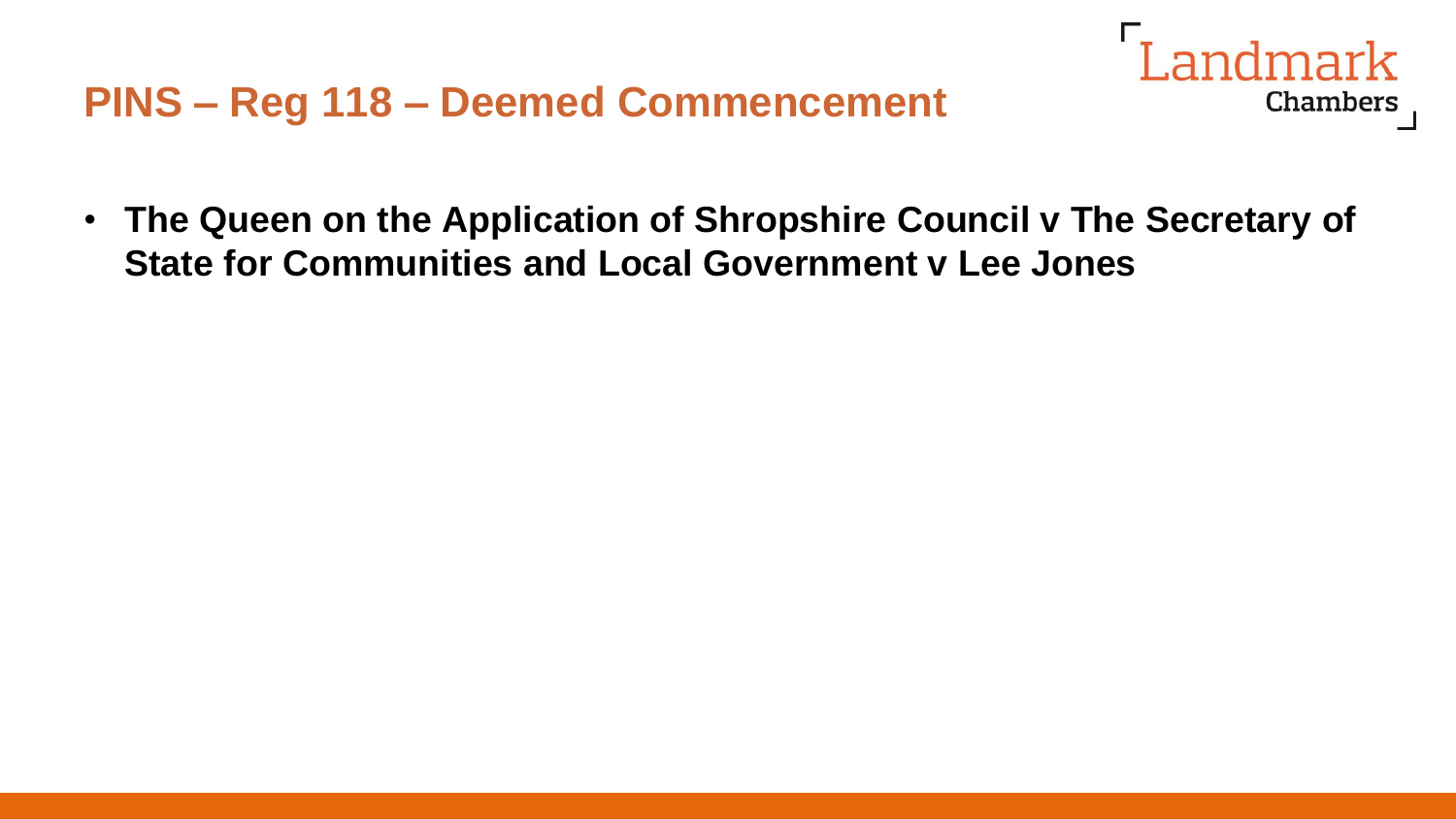# **PINS – Reg 119 – CIL Stop Notices**

- Appellant must be person aggrieved at a decision to impose a CIL stop notice
- Appeal is available on two grounds:
	- No warning notice had been served
	- The chargeable development has not commenced
- Appeal must be made within 60 days of day on which CIL stop notice takes effect
- The CIL stop notice continues to have effect while the appeal is outstanding.
- PINS have power to quash the notice or vary it to correct defect/error.

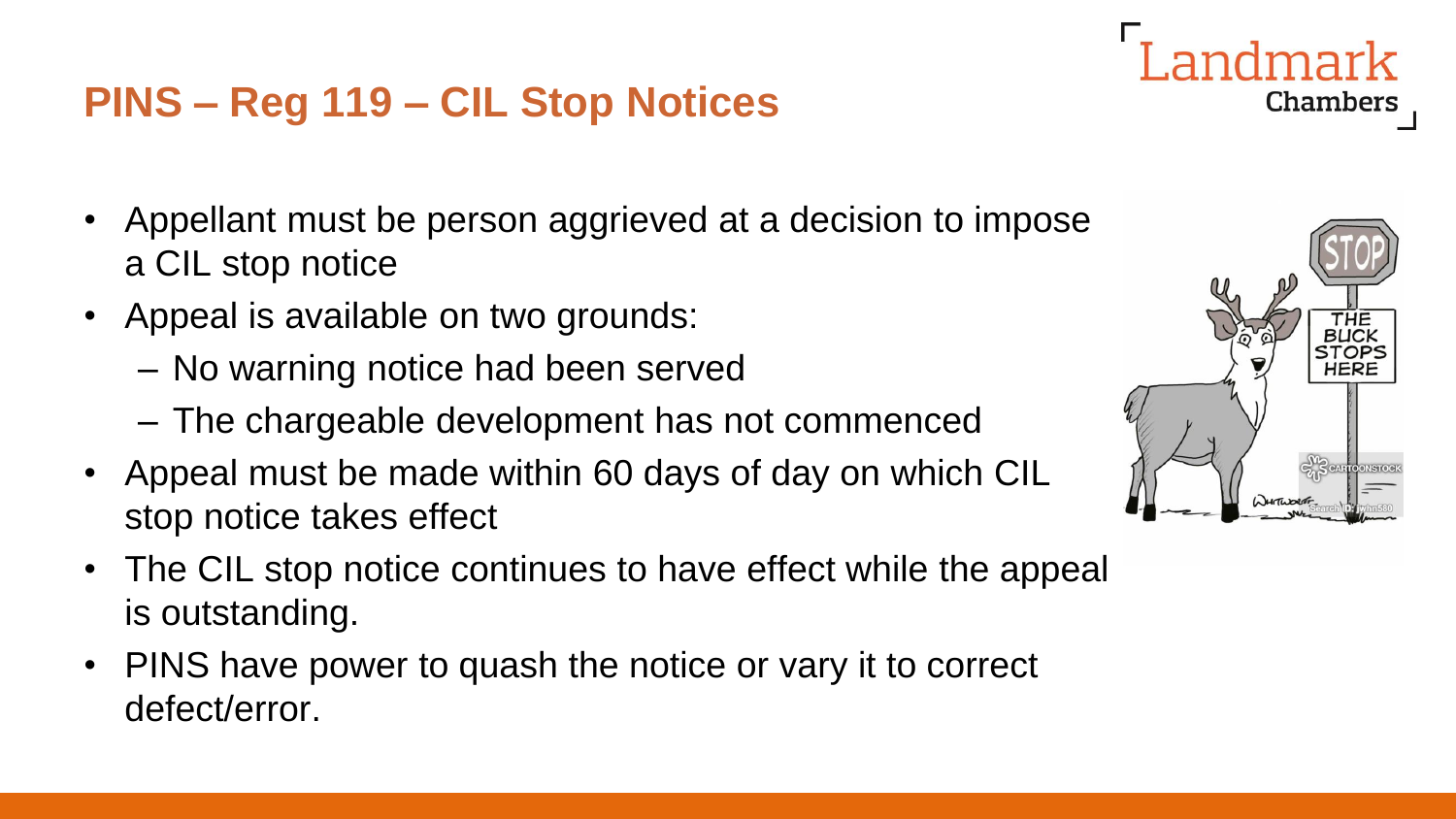

### PINS - Reg 119 - CIL Stop Notices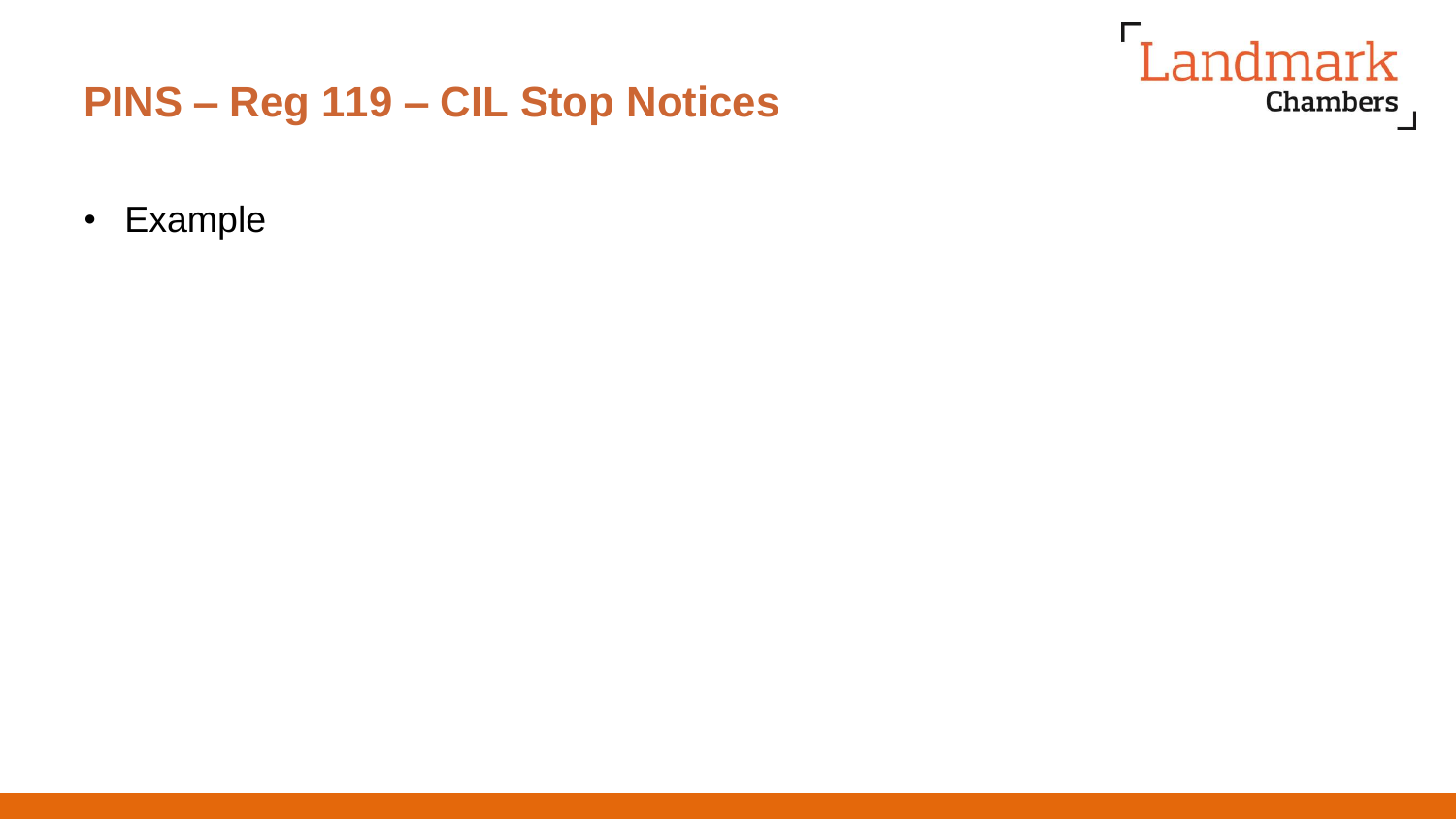# **Judicial Review Instead of Appeal**

- JR process only available if issue not within scope of sections 113 to 119, for example:
	- Minor development exemption
	- Social Housing relief
	- Exceptional Circumstances relief
- JR seems a disproportionately cumbersome route for dealing with these issues when they could have been dealt with by the VOA or PINS
- But the ability to claim a relief or exemption is lost if development begins – few developers will have the luxury of being able to wait for the outcome of a JR before commencing construction.



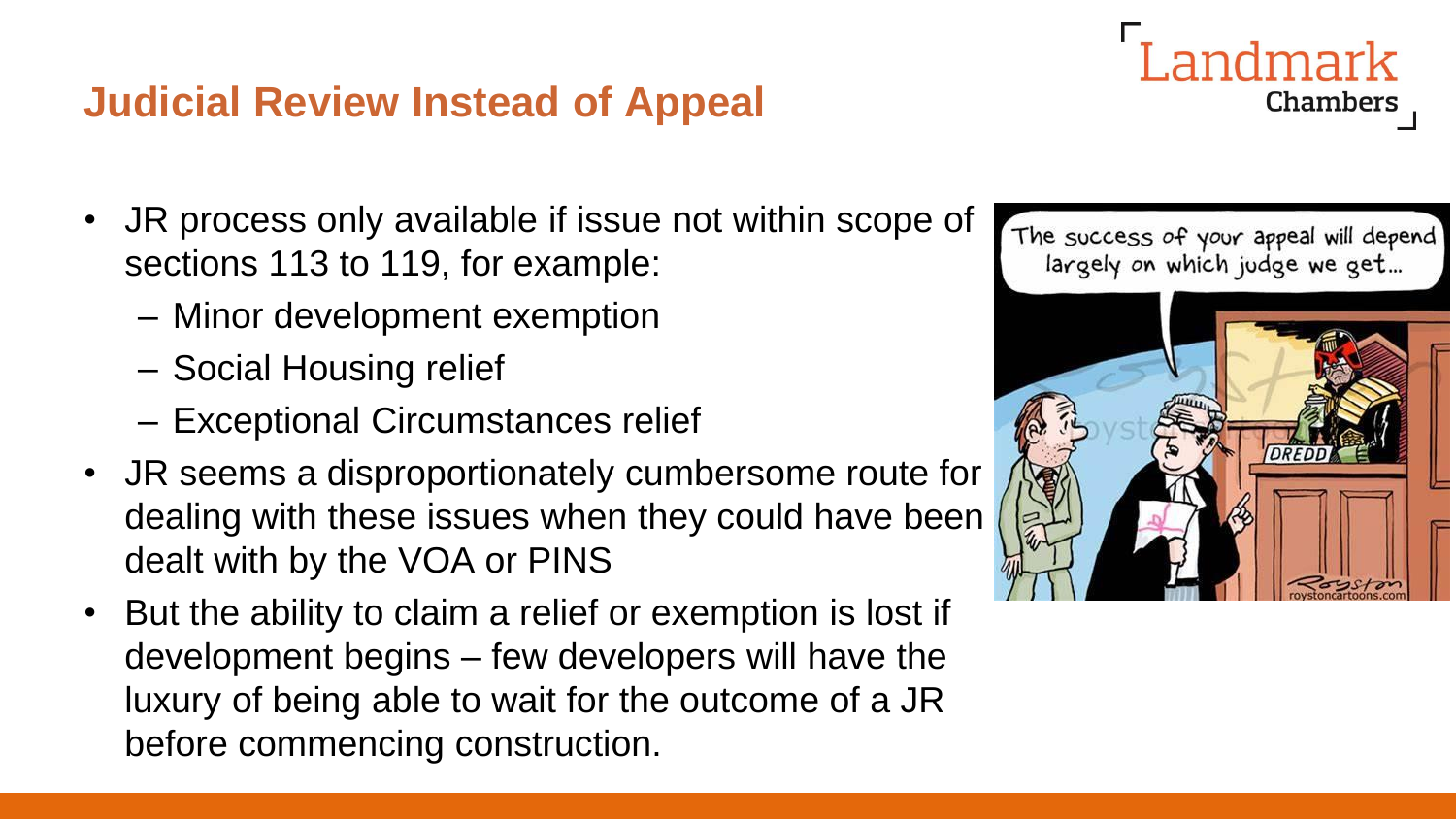# **Judicial Review Instead of Appeal**

andmark Chambers

- [R. \(on the application of Giordano Ltd\) v Camden LBC](https://uk.westlaw.com/Document/I38FF8010E52511E98322FB3B2C738732/View/FullText.html?navigationPath=Search%2Fv1%2Fresults%2Fnavigation%2Fi0ad740350000016dd4f4824ec689233d%3FNav%3DUK-CASES%26fragmentIdentifier%3DI38FF8010E52511E98322FB3B2C738732%26parentRank%3D0%26startIndex%3D1%26contextData%3D%2528sc.Search%2529%26transitionType%3DSearchItem&listSource=Search&listPageSource=fc921e54adb292c9448db3fbb5614457&list=UK-CASES&rank=1&sessionScopeId=8606ce47e784c0ce379c7f00aa5ab69b3178a92b562739e0109fe694dc5efcf9&originationContext=Search+Result&transitionType=SearchItem&contextData=%28sc.Search%29&comp=wluk)
	- Dispute over the calculation of CIL and whether there were retained parts which should have been deducted from that calculation
	- Unclear whether there was a VOA appeal
	- If not, then why did the Court entertain the Claim?
- The Queen (on the application of Orbital Shopping Park Swindon Limited) v Swindon Borough Council
	- The mezzanine case
- R (oao Hourhope Ltd) v Shropshire Council
	- Refusal to amend the notice